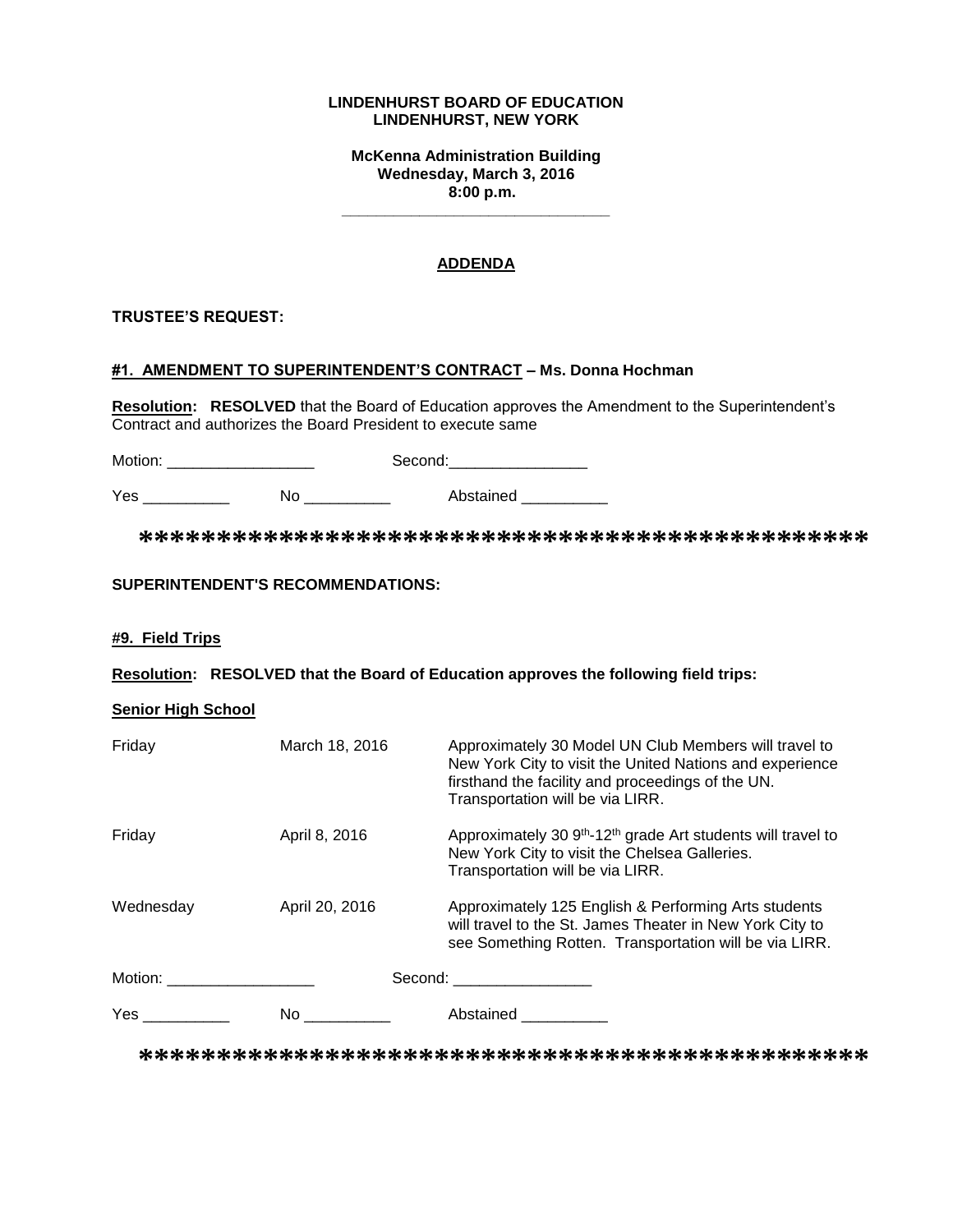## **#10. 2016-17 Calendar**

**Resolution: RESOLVED** that the Board of Education approves the corrected school calendar for the 2016-17 school year.

 . Motion: \_\_\_\_\_\_\_\_\_\_\_\_\_\_\_\_\_ Second:\_\_\_\_\_\_\_\_\_\_\_\_\_\_\_\_

Yes \_\_\_\_\_\_\_\_\_\_ No \_\_\_\_\_\_\_\_\_\_ Abstained \_\_\_\_\_\_\_\_\_\_

**\*\*\*\*\*\*\*\*\*\*\*\*\*\*\*\*\*\*\*\*\*\*\*\*\*\*\*\*\*\*\*\*\*\*\*\*\*\*\*\*\*\*\*\*\*\*\***

## **#11. Stipulation of Settlement and General Release**

**Resolution: RESOLVED** the Board of Education hereby approves the Stipulation of Settlement and General Release with the parents of the student identified on Confidential Schedule C, and hereby authorizes the President of the Board of Education to execute said Stipulation of Settlement and General Release on behalf of the Lindenhurst Union Free School District.

Motion: \_\_\_\_\_\_\_\_\_\_\_\_\_\_\_\_\_ Second:\_\_\_\_\_\_\_\_\_\_\_\_\_\_\_\_

Yes \_\_\_\_\_\_\_\_\_\_ No \_\_\_\_\_\_\_\_\_\_ Abstained \_\_\_\_\_\_\_\_\_\_

**\*\*\*\*\*\*\*\*\*\*\*\*\*\*\*\*\*\*\*\*\*\*\*\*\*\*\*\*\*\*\*\*\*\*\*\*\*\*\*\*\*\*\*\*\*\*\***

# **#12. Smart Schools Investment Plan**

**WHEREAS,** the New York State Smart Schools Bond Act of 2014 requires that the Lindenhurst Union Free School District ("District") District develop a Preliminary Smart Schools Investment Plan before submitting its Smart Schools Investment Plan to the Smart Schools Review Board; and

**WHEREAS,** the New York State Smart Schools Bond Act of 2014 requires that after the Preliminary Smart Schools Investment Plan is approved by the Board, such Plan be posted on the District's website for at least thirty (30) days with an address to which any written comments on the Plan can be sent.

**NOW THEREFORE, BE IT RESOLVED** that the Board of Education hereby approves the District's Preliminary Smart Schools Investment Plan, and directs that this Plan be posted on the District's website for at least thirty (30) days with an address to which any written comments on the Plan can be sent.

Motion: Motion: \_\_\_\_\_\_\_\_\_\_\_\_\_\_\_\_\_ Second:\_\_\_\_\_\_\_\_\_\_\_\_\_\_\_\_

Yes \_\_\_\_\_\_\_\_\_\_\_\_ No \_\_\_\_\_\_\_\_\_\_ Abstained \_\_\_\_\_\_\_\_\_\_

**\*\*\*\*\*\*\*\*\*\*\*\*\*\*\*\*\*\*\*\*\*\*\*\*\*\*\*\*\*\*\*\*\*\*\*\*\*\*\*\*\*\*\*\*\*\*\***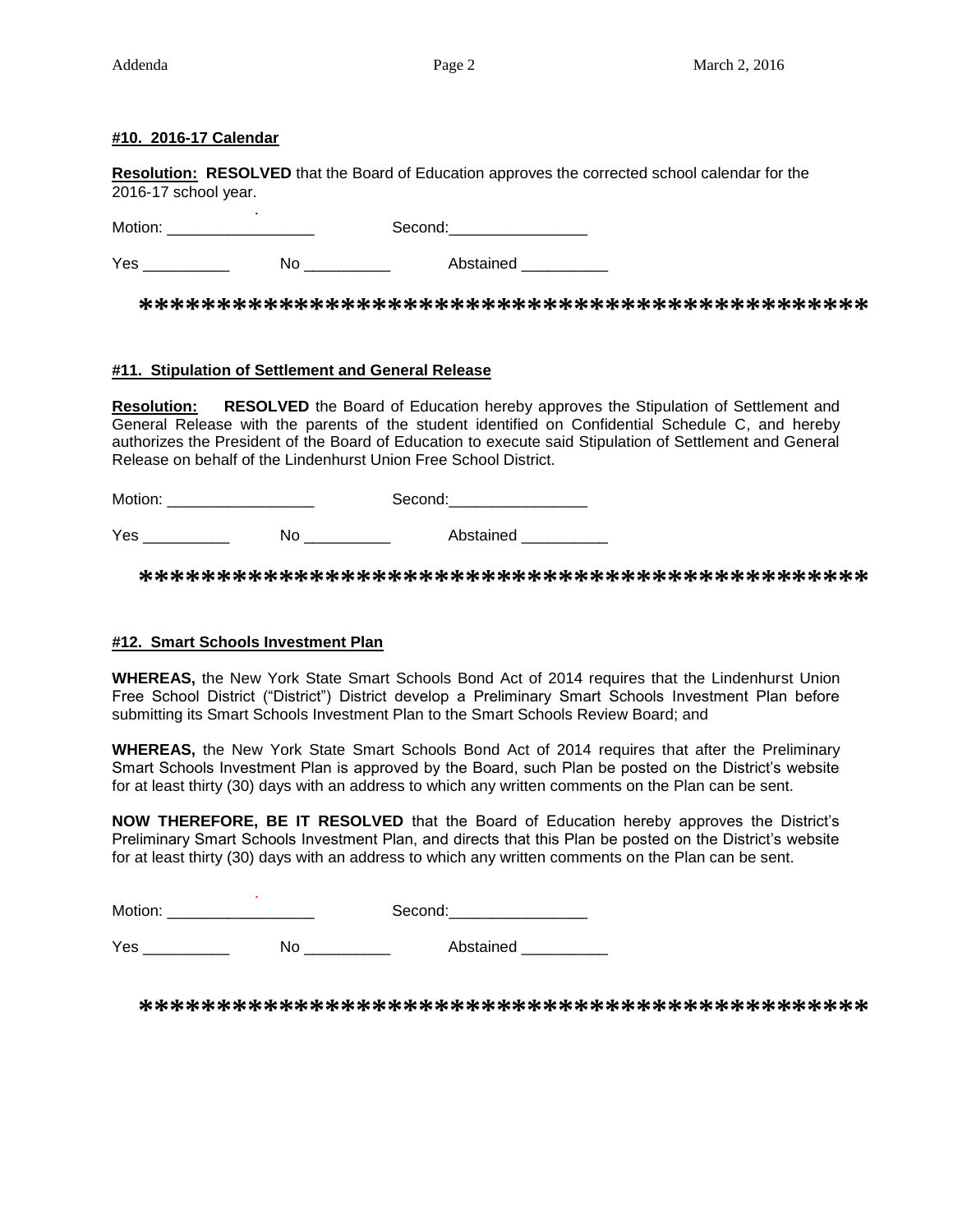# **#13. Transportation**

WHEREAS the Board wishes to provide transportation for students residing more than fifteen (15) miles from certain nonpublic schools set forth on Exhibit "A" attached hereto, from one or more of its public schools designated by the District as a centralized pickup point;

WHEREAS the District has provided transportation for other students residing within fifteen (15) miles to the same nonpublic schools set forth on Exhibit "A" attached hereto, during the current school year or during at least one of the three prior school years and the distance between the pickup point and the nonpublic school does not exceed fifteen (15) miles.

NOW THEREFORE BE IT RESOLVED that the Board hereby approves providing transportation for students residing more than fifteen (15) miles to the nonpublic schools set forth on Exhibit "A" attached hereto, to and from one or more of the District's public schools designated by the District as a centralized pickup point for the 2016-2017 school year; and

BE IT FURTHER RESOLVED that the District is not responsible for providing transportation for students residing more than fifteen (15) miles to the nonpublic schools set forth on Exhibit "A", between their homes and the central pickup point.

| Motion: |    | Second:   |  |
|---------|----|-----------|--|
| Yes     | No | Abstained |  |

**\*\*\*\*\*\*\*\*\*\*\*\*\*\*\*\*\*\*\*\*\*\*\*\*\*\*\*\*\*\*\*\*\*\*\*\*\*\*\*\*\*\*\*\*\*\*\***

# **SCHEDULES**

**Resolution: RESOLVED** that the Board of Education approves the following Schedules:

Motion: example of the second: Second:

Yes \_\_\_\_\_\_\_\_\_\_\_\_ No \_\_\_\_\_\_\_\_\_\_ Abstained \_\_\_\_\_\_\_\_\_\_